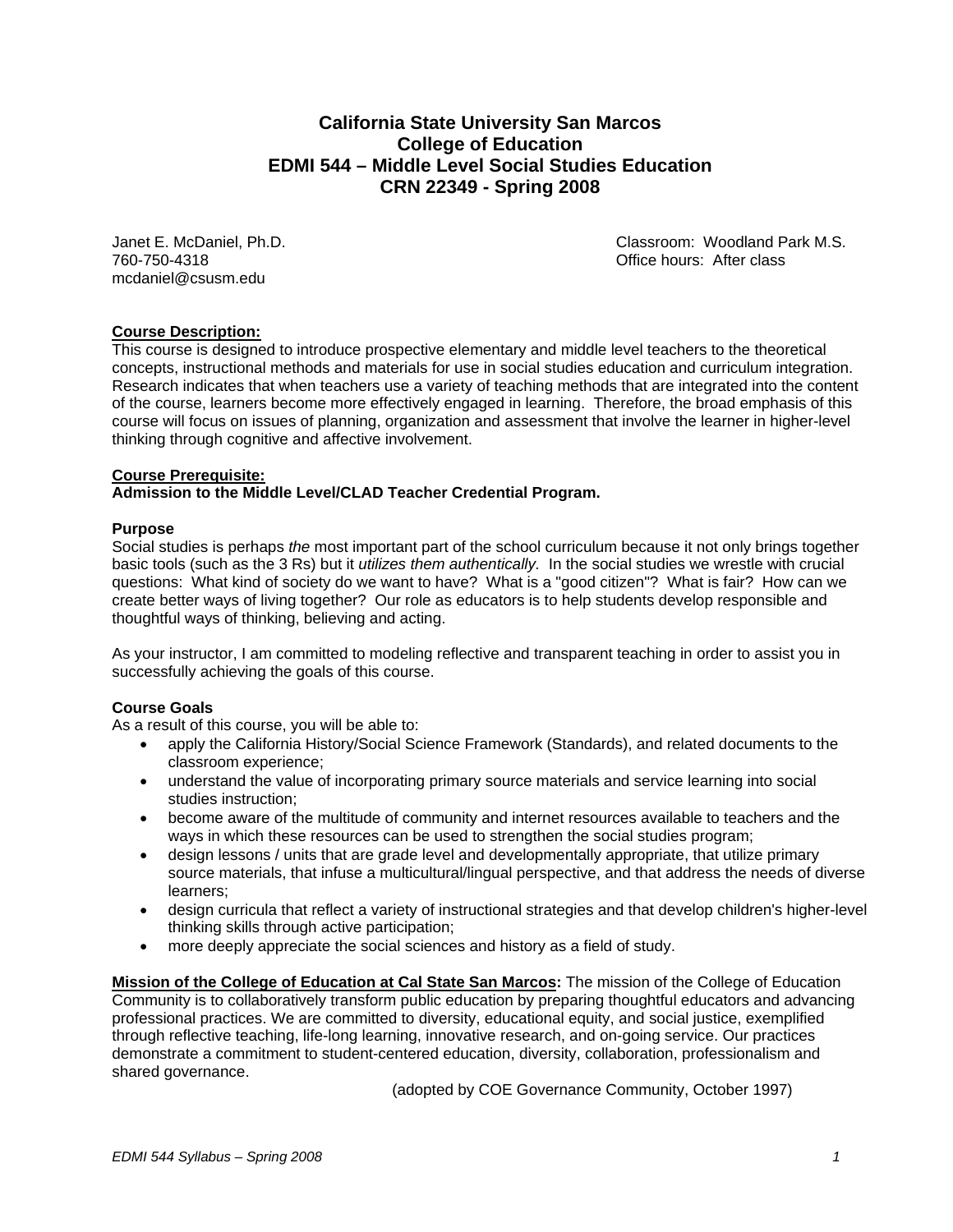**Authorization to Teach English Learners:** The Cal State San Marcos credential programs have been specifically designed to prepare teachers for the diversity of languages often encountered in California public school classrooms. The authorization to teach English learners is met through the infusion of content and experiences within the credential program, as well as additional coursework. Students successfully completing this program receive a credential with authorization to teach English learners. (approved by CCTC in SB 2042 Program Standards, August 2002)

**Special Education Inclusion:** Consistent with the intent to offer a seamless teaching credential in the College of Education, this course will introduce the collaborative infusion of special education competencies that reflect inclusive educational practices.

**Students with Disabilities Requiring Reasonable Accommodations:** Students are approved for services through the Disabled Student Services Office (DSS). This office is located in Craven Hall 5205, and can be contacted by phone at (760) 750-4905, or TTY (760) 750-4909. Students authorized by DSS to receive reasonable accommodations should meet with their instructor during office hours or, in order to ensure confidentiality, in a more private setting.

**College of Education Attendance Policy:** Due to the dynamic and interactive nature of courses in the College of Education, all students are expected to attend all classes and participate actively. Absences and late arrivals/early departures will affect the final grade. COE attendance policy states, "At a minimum, students must attend 80% of class time, or s/he may not receive a passing grade for the course at the discretion of the instructor. Individual instructors may adopt more stringent attendance requirements." Should students have extenuating circumstances, please contact the instructor as soon as possible. . In this course, the following attendance policy will apply: One class session may be missed without penalty to your grade. Each additional missed session will drop your final grade by 1/3 grade point (A to A-, A- to B+, etc.). If you miss four or more class sessions, you will receive an F.

**All University Writing Requirement:** Every course at the university must fulfill the university's writing requirement of at least 2,500 words. In this course, this is accomplished through the following written assignments: Unit Plan, Literature Connection, Service Learning Lesson Plan.

**CSUSM Academic Honesty Policy:** Students will be expected to adhere to standards of academic honesty and integrity, as outlined in the Student Academic Honesty Policy. All written work and oral presentation assignments must be original work. All ideas/materials that are borrowed from other sources must have appropriate references to the original sources. Any quoted material should give credit to the source and be punctuated with quotation marks.

Students are responsible for honest completion of their work including examinations. There will be no tolerance for infractions. If you believe there has been an infraction by someone in the class, please bring it to the instructor's attention. The instructor reserves the right to discipline any student for academic dishonesty in accordance with the general rules and regulations of the university. Disciplinary action may include the lowering of grades and/or the assignment of a failing grade for an exam, assignment, or the class as a whole."

Incidents of academic dishonesty will be reported to the Dean of Students. Sanctions at the University level may include suspension or expulsion from the University.

**Plagiarism:** As a future educator, it is expected that each student will do his/her own work, and contribute equally to group projects and processes. Plagiarism or cheating is unacceptable under any circumstances. If you are in doubt about whether your work is paraphrased or plagiarized see the Plagiarism Prevention for Students website http://library.csusm.edu/plagiarism/index.html. If there are questions about academic honesty, please consult the University catalog.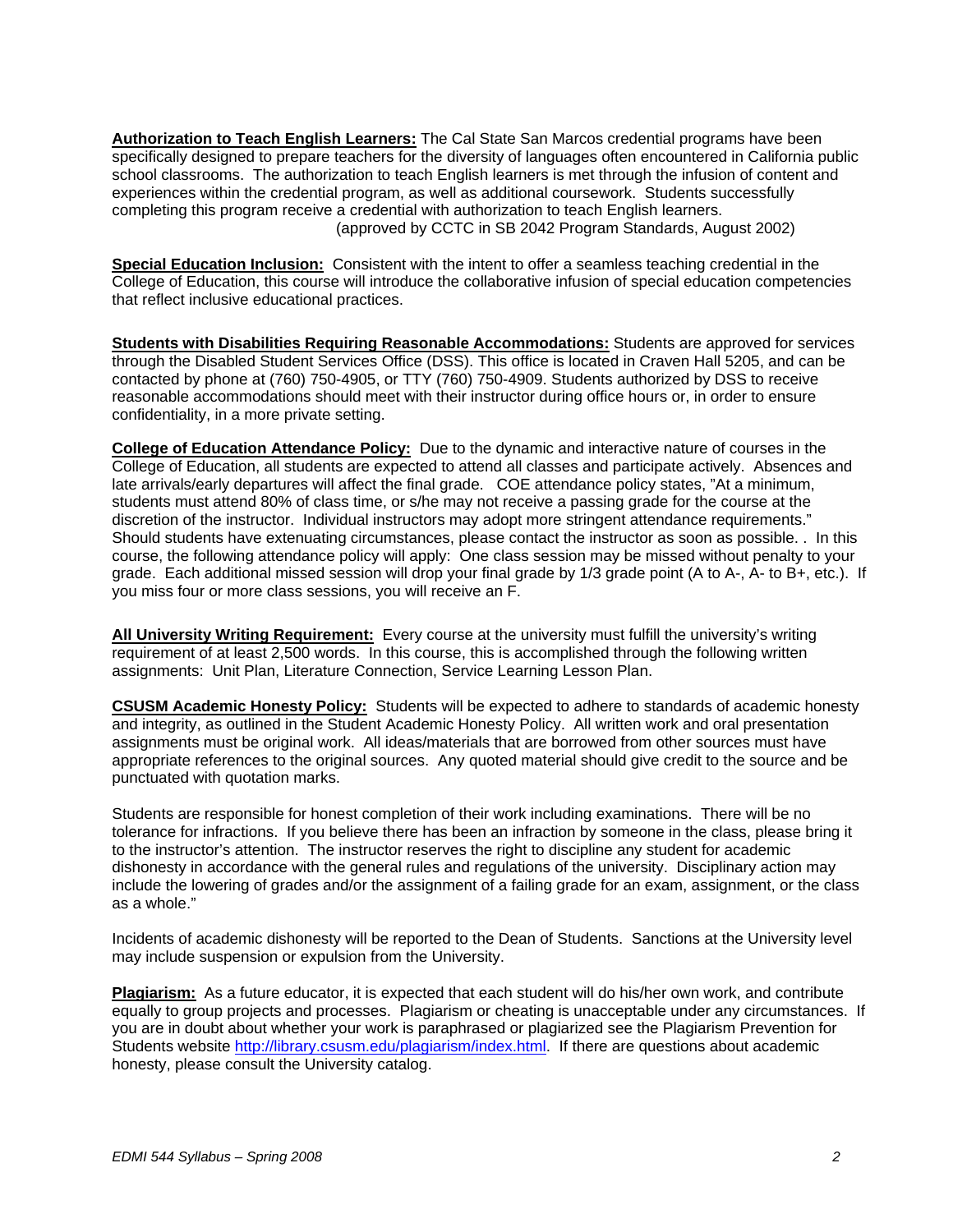**Use of Technology:** Students are expected to demonstrate competency in the use of various forms of technology (i.e. word processing, electronic mail, use of the Internet, and/or multimedia presentations). Specific requirements for course assignments with regard to technology are at the discretion of the instructor. Keep a digital copy of all assignments for use in your teaching portfolio. Details will be given in class.

**Electronic Communication Protocol:** Electronic correspondence is a part of your professional interactions. If you need to contact the instructor, e-mail is often the easiest way to do so. It is my intention to respond to all received e-mails in a timely manner. Please be reminded that e-mail and on-line discussions are a very specific form of communication, with their own nuances and etiquette. For instance, electronic messages sent in all upper case (or lower case) letters, major typos, or slang, often communicate more than the sender originally intended. With that said, please be mindful of all e-mail and on-line discussion messages you send to your colleagues, to faculty members in the College of Education, or to persons within the greater educational community. All electronic messages should be crafted with professionalism and care. Things to consider:

- Would I say in person what this electronic message specifically says?
- How could this message be misconstrued?
- Does this message represent my highest self?
- Am I sending this electronic message to avoid a face-to-face conversation?

In addition, if there is ever a concern with an electronic message sent to you, please talk with the author in person in order to correct any confusion.

**Grading & Expectations**: Teacher education is a professional preparation program. It is expected that students will come to class prepared to discuss the readings, submit required assignments, and participate in class activities. Students are expected to adhere to academic honesty and integrity, standards of dependability, confidentiality and writing achievement. Because it is important for teachers to be able to effectively communicate their ideas to students, parents, colleagues, and administrators, writing that is original, clear and error-free is a priority for the College of Education. It is expected that work will be turned in on time. Please discuss individual issues with the instructor. Late assignments will be penalized by a 10% deduction in points for each weekday late. After one week, late assignments will be given a zero.

| A   | 93-100 points | - B- | 80-82 points |
|-----|---------------|------|--------------|
| А-  | 90-92 points  | -C+  | 78-79 points |
| -B+ | 88-89 points  | C.   | 73-77 points |
| B   | 83-87 points  | -C   | 70-72 points |

#### **Required Texts**

State of California. *Curriculum Framework for History/Social Science K-12.*  Rethinking Schools. *Rethinking our Classrooms, v. 2.* Additional readings as assigned.

#### **Teacher Performance Expectation (TPE) Competencies**

This course is designed to help teachers seeking the Multiple Subjects Credential with Middle Level Certificate to develop the skills, knowledge, and attitudes necessary to assist schools and districts in implementing effective programs for all students. The successful candidate will be able to merge theory and practice in order to realize a comprehensive and extensive educational program for all students. The following TPEs are addressed in this course:

TPE 1A- Subject-Specific Pedagogical Skills for History/Social Science TPE 11: Social Environment

The Teacher Performance Expectations identified here are addressed in EDMI 544 through class discussions, activities, oral/visual presentations, and written assignments.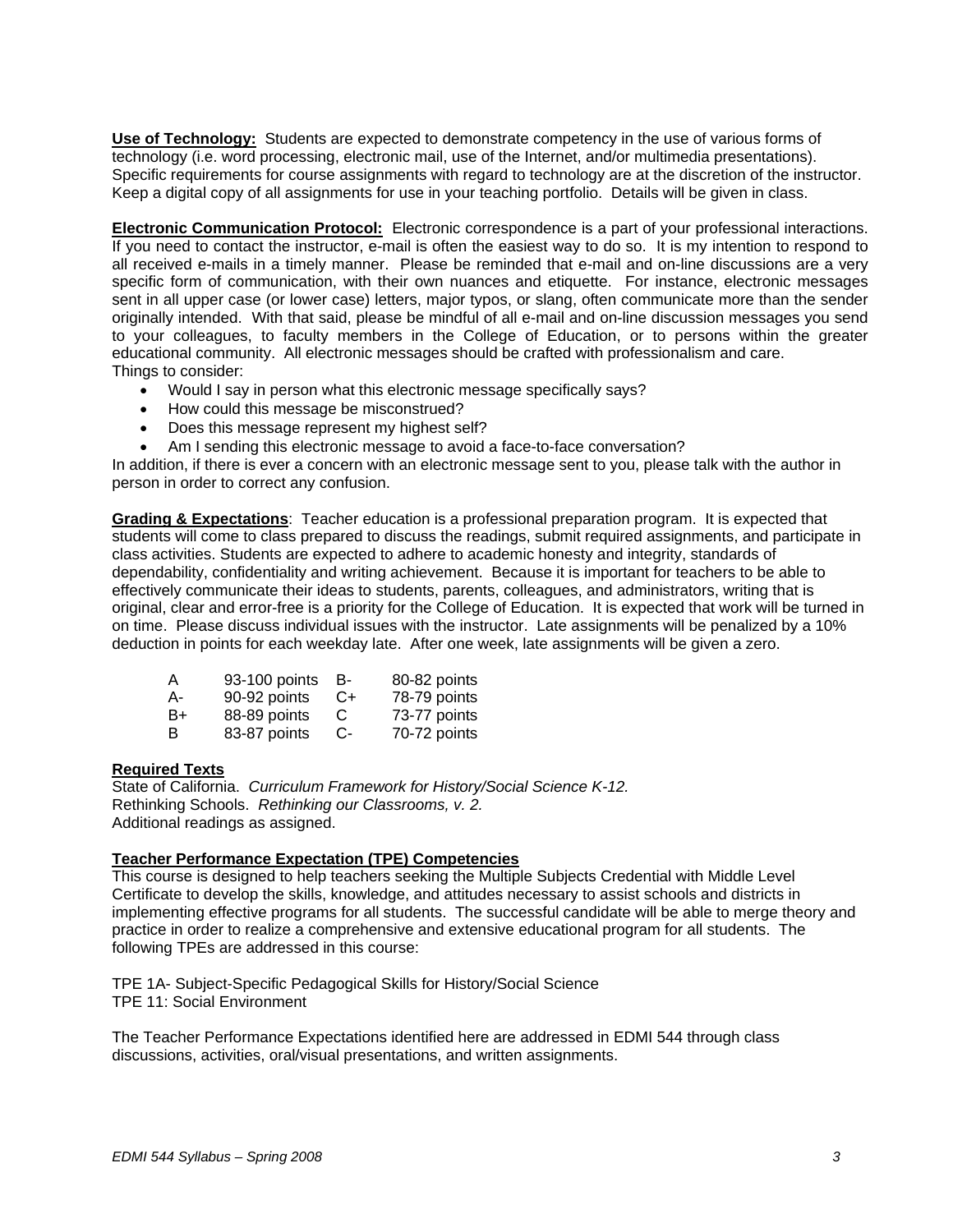#### **Assignments:**

#### **The following assignments are evaluated in EDMI 544:**

| Assignment                             | Points | Due Date |
|----------------------------------------|--------|----------|
| 1. Community and School District Study | 10     | Feb. 12  |
| 2. Internet Sites (Unit)               | 10     | Feb. 19  |
| 3. Literature Connection (Unit)        | 20     | Feb. 26  |
| 4. Service Learning Strand Plan (Unit) | 20     | Mar. 11  |
| 5. Service Learning Lesson Plan (Unit) | 20     | Mar. 11  |
| 6. TPE 1A Reflection                   | 5      | Mar. 7   |
| 7. TPE 11 Reflection                   | 5      | Mar. 14  |
| 8. Participation                       | 10     | Mar. 14  |

#### **1. Community and School District Study (10 points) Due Feb. 12**

Collect information that helps inform you and your colleagues about a chosen school district in Southern California. Submit your study to the WebCT site so that you and your colleagues will have access to information about many communities/school districts in our area.

*For the area that the district serves:* 

Write a one-page description of the community and school district. Provide relevant information about the community: population, employment, cultural events, parks/recreation, community assets/challenges, trends, etc. Include a map or a link to a map that shows how to reach the school district office.

*For the district as a whole:*  District Name & Office Location/Address District Telephone No. Job Hotline Telephone No. District Website Address Grade levels served by district Number of students served by district Beginning salary for BA + 30: Hiring probability for 2008-09 Procedure/timeline for hiring for 2008-09 Other information of interest/special needs/etc

*For each middle school (up to 6 middle schools)* 

Name of school **Address** Grades served Telephone number Number of students School website Name of principal Special programs/needs/other info

**Unit Plan Various due dates; Final March 11** 

 *(TPE addressed through this assignment: 1A, 11)* 

You and two or three partners will create an integrated science and social studies unit plan. Four parts will be evaluated for your EDMI 544 grade. These are due throughout the semester. In addition to submitting these on the WebCT site on the assigned due dates, these will all be submitted again in your finished unit plan.

2. **Assignment 2: Internet Sites:** *Individually*, describe and evaluate ten internet sites that will be valuable to you and your students in this unit. At least two must be professional sites (for teacher use only). At least five will be for your students' use in your unit plan. The remaining three may be for teacher and/or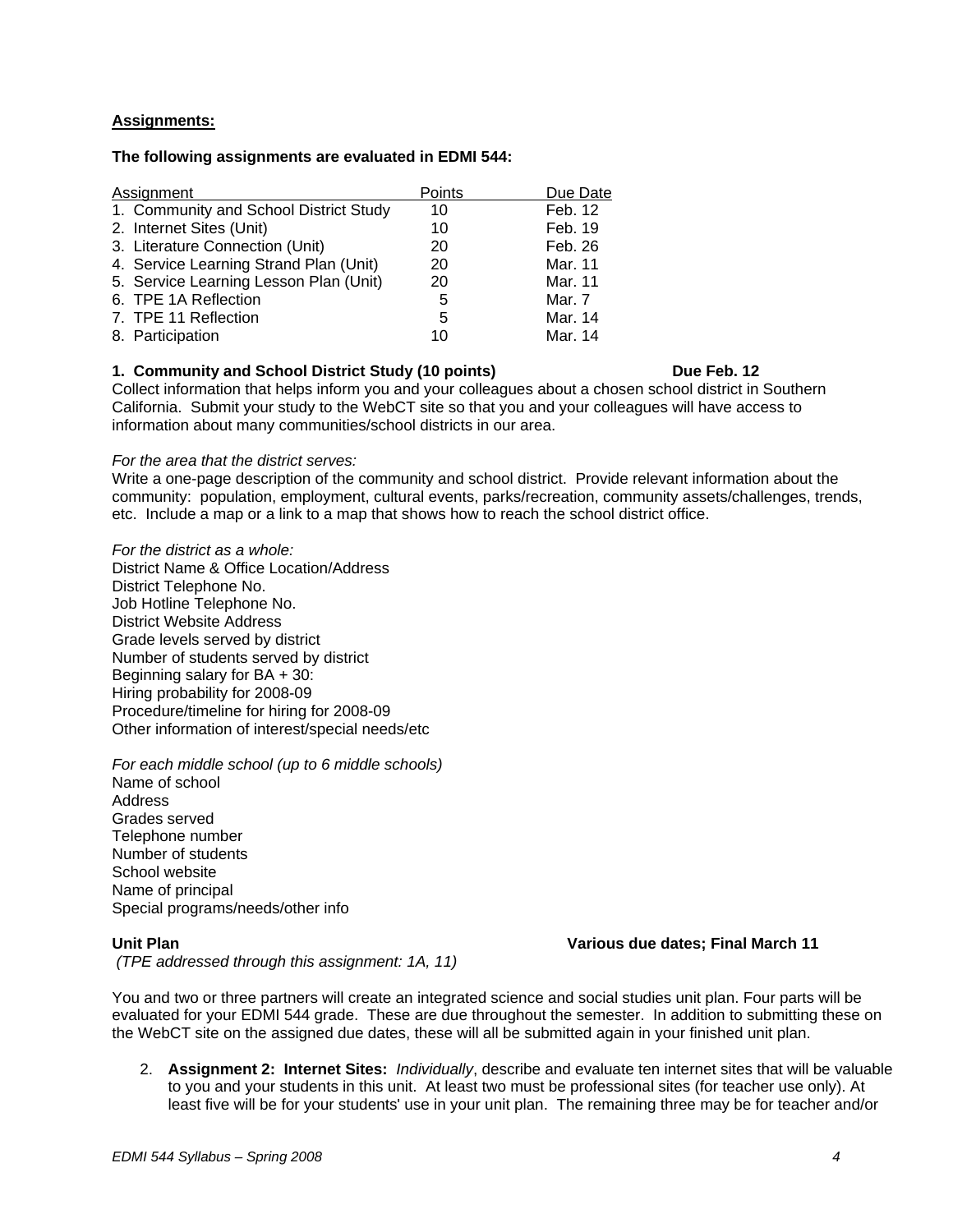student use. All must be connected to your unit plan. See details in Internet Sites assignment below. (10 points, **Due Feb. 19** in class and on WebCT.)

- 3. **Assignment 3: Literature Connection:** *Individually*, you will choose a piece of literature that connects to the social studies content in your unit. See details in Literature Connection assignment below. (20 points, **Due Feb 26** in class and on WebCT.)
- 4. **Assignment 4: Service Learning Strand:** *Collectively*, you and your partners will create a service learning strand for the unit plan. This strand will include four components: Preparation, Service, Reflection, and Celebration. Details of these components are in Fertman, White and White ("Elements of Service Learning") on the WebCT site. You and your partners will share the same grade for this assignment. (20 points, **Due March 11** with the finished unit plan.)
- 5. **Assignment 5: Service Learning Lesson Plan:** *Individually*, you will create a social studies lesson plan incorporating service learning. Choose one of the four components to elaborate into a lesson plan. The lesson plan must work well with your partners' plans. (20 points, **Due March 11** with the finished unit plan.)

### **2. Internet Sites for Social Studies (10 points) Due February 19**

The internet provides teachers and their students with vastly increased access to information – yet issues of quality and usefulness must be considered. For this assignment, you will explore and evaluate ten education sites on the World Wide Web that would be valuable to middle school social studies teachers. For each site, spend some time exploring the pages and links presented, and then respond (1-2 paragraphs per site) to the following prompt:

Describe what you find at the site, the strengths of the site as a resource for middle school teachers and/or students, and if/how you think the site could be improved. Give an example of something from the site that you would definitely use if you were a social studies teacher.

Here are three professional websites that will give you a start on the assignment: California Council for the Social Studies http://www.ccss.org/ S.C.O.R.E. – History Social Science Resources http://score.rims.k12.ca.us/ National Council for the Social Studies http://www.ncss.org/

### **3. Literature Connection (20 points) Due February 26**

A wealth of children's literature exists that strongly supports the state standards for teaching social studies. For this assignment you will select *one book* appropriate for the interdisciplinary unit you are developing. You will then dramatically present your book and explain how it can be used to advance children's thinking about key social studies concepts. You will create a handout for your colleagues and design a lesson plan that incorporates your book. (more details to come)

For this assignment, you will select a single (fiction or nonfiction) book that addresses the themes and history/social science standards related to your unit. It can be literature that you read to students or that students read by themselves.

When introducing a unit you should think about ways to invite your students into the topic. Many times, a book is a good way to do that. You may want to consult the SCORE website, NCSS Notable Children's Tradebooks (www.social studies.org), or your school librarian for suggestions. This assignment includes (a) a "dramatic" presentation, (b) a written summary that demonstrates how you will incorporate the book into your instruction.

### On February 26, be ready with:

a. A five-minute presentation "selling" us on why your book is great to use with students. Be sure to consider the following when organizing your presentation:

- After reading your book carefully, identify several key themes and select one or two to focus on during your presentation.
- You will want to tell enough about the event or character to involve your audience but leave them curious to read the book themselves.
- Clearly connect the themes you discuss to social studies content and your unit standards.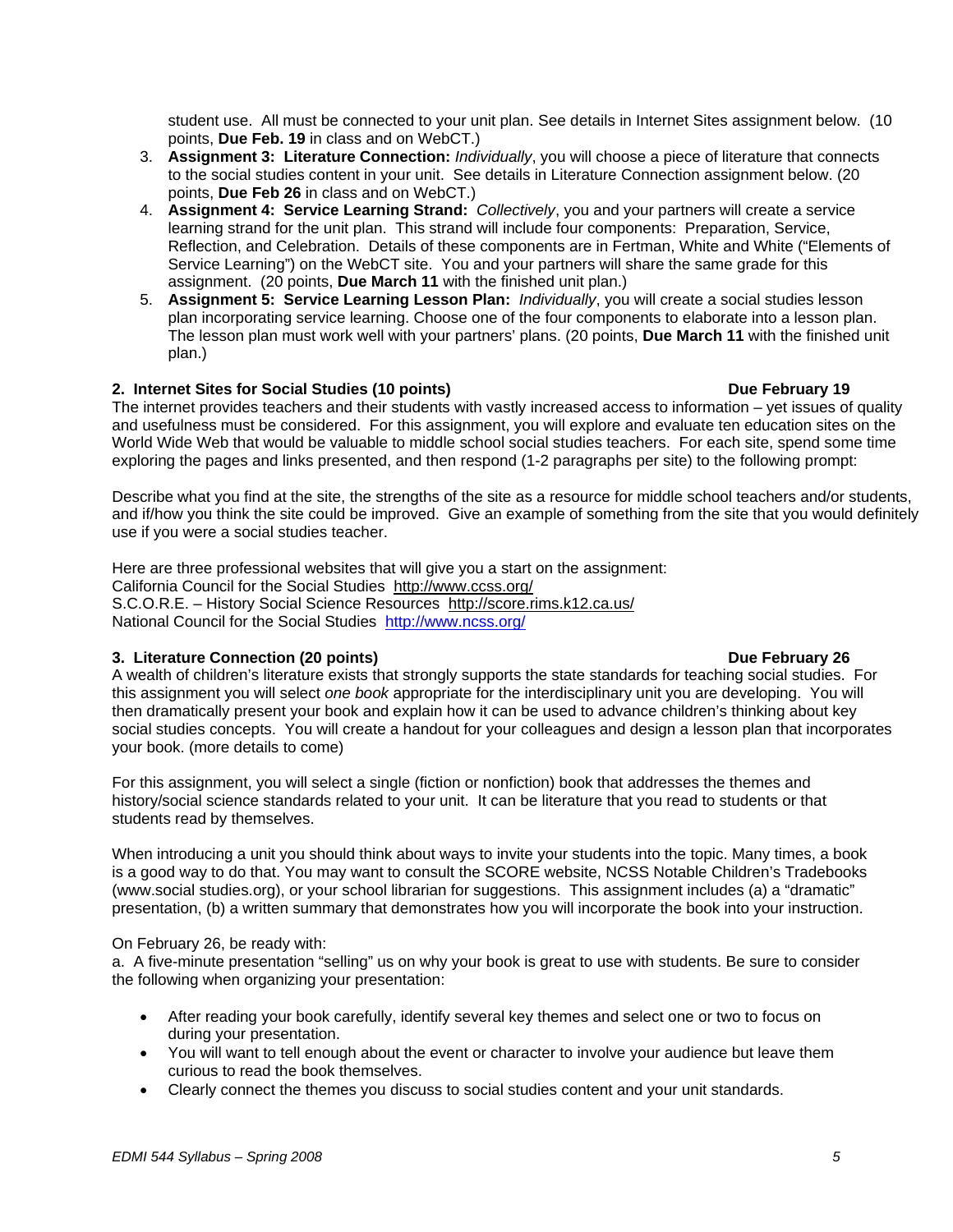- Include audience involvement and creative elements (visual aids, dress-up, edibles) to capture everyone's attention. Remember--active learning is best.
- Although you may choose to write out the basics of your presentation, do not read it. Make eye contact with your audience, and change your vocal inflections. If it fits the book, ham it up.

b. A summary of key information about your book. This will be submitted and published on WebCT before your presentation. Use the following format. The goal is for everyone to come away with lots of ideas for ways to use social studies literature with students. See sample on Harriet Tubman on WebCT site under Class Materials.

Book Title Author / Publisher / ISBN# / Date of publication History-Social Science Standard(s) this book supports Appropriate grade level Identify fiction or non-fiction Big Idea / Key Questions Full paragraph summarizing book Brief descriptions of related teaching ideas

### **6. & 7. TPE Reflective Statements (5 points each) TPE 1A Due March 7**

# **TPE 11 Due March 14**

In EDMI 544, you are specifically responsible for writing reflective statements for TPEs 1A (Social Studies) and 11 in the TaskStream Electronic Portfolio. You must attach appropriate artifacts for both TPEs.

**Assignment 6.** For TPE 1A (Social Studies), submit your Internet Sites or Literature Connection assignment. **Assignment 7.** For TPE 11, submit your Service Learning lesson plan from your unit plan.

Each assigned response will relate to course assignments, discussions, and/or readings that provide a deeper understanding of the specified TPE. As you write, the goal is to describe your learning as it relates to the TPE, to analyze artifacts (assignments) and explain how they are evidence of your learning, and to reflect on the significance of your learning (the "so what?") and where you need to go next related to the TPE. A four paragraph structure will help you develop your response:

- 1<sup>st</sup> Paragraph: Introduction to your response that uses the words of the TPE. DO NOT restate the TPE; instead, introduce your reader to the focus of your response as it relates to the TPE. This is basically an extended thesis statement related to the TPE (refer to *TPEs-at-a-Glance with Salient Features* on the COE website)
- $2^{nd}$  Paragraph: Explain how one attached artifact is evidence of your learning related to the TPE. The key here is "evidence." How does this artifact prove that you have learned something specific related to the TPE?
- $3<sup>rd</sup>$  Paragraph: Explain how another attached artifact is evidence of your learning related to the TPE. (Optional for EDMI 544)
- $4<sup>th</sup>$  Paragraph: Reflect upon and summarize the significance of your learning overall (connected to the TPE) and explain what you still need to learn related to this TPE. This addresses the "so what?" of your learning.

Please be succinct in your writing; more is NOT better. State your ideas clearly and keep them grounded in the evidence of your learning as represented by your artifacts. When you submit each TPE response, you will receive feedback from the instructor that asks for revisions or says that you are done. You will not get full credit for this assignment if you are asked to revise and you do not. Please continue to check your Taskstream portfolio until the instructor says you are done with each TPE response for the course. More details about using Taskstream will be given in class and can be found the Taskstream website.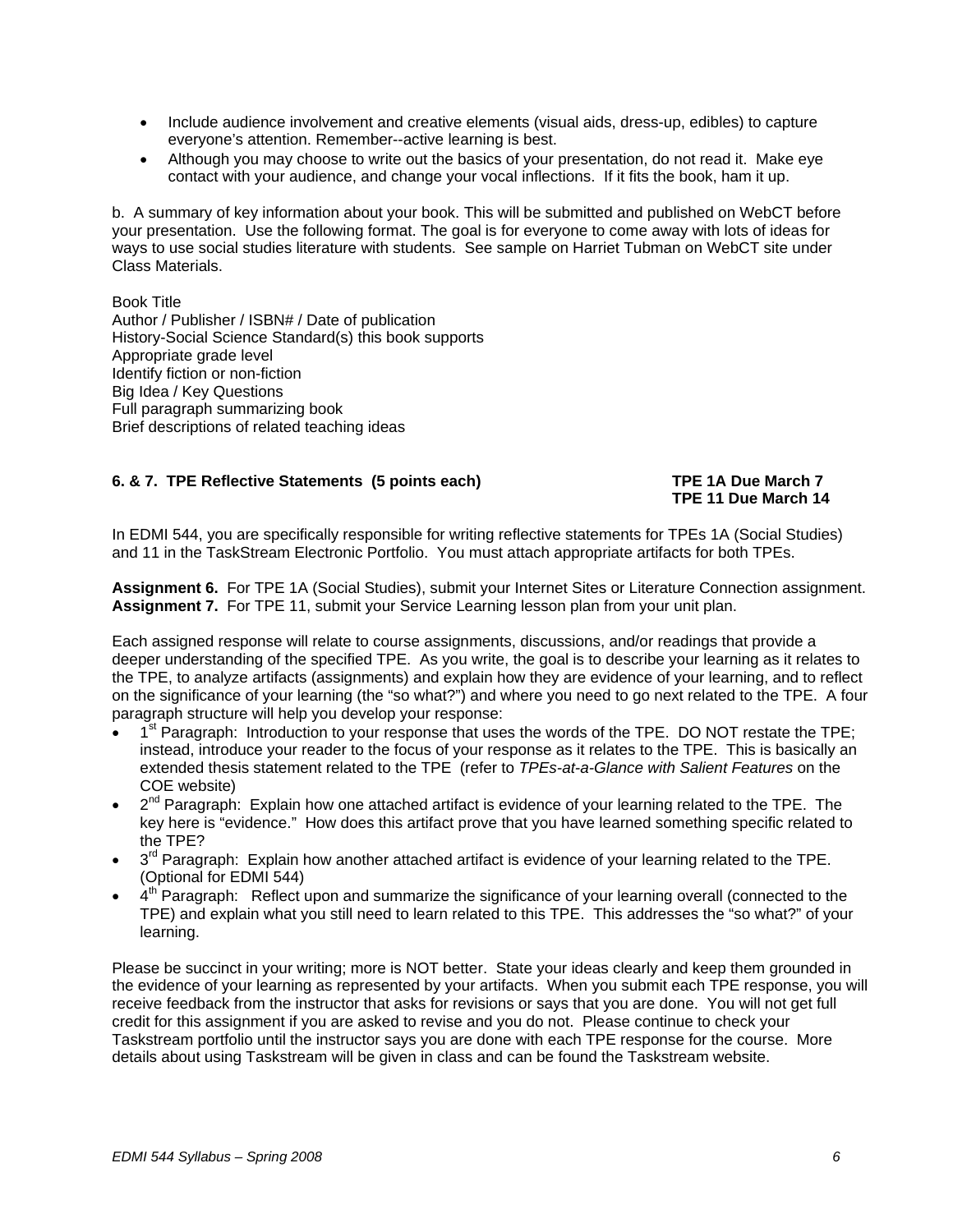#### 8. Professionalism; Self-asessment (10 points) **Communist Communist Communist Communist Communist Communist Communist Communist Communist Communist Communist Communist Communist Communist Communist Communist Communist Comm**

Professional demeanor is expected of all students in the Middle Level Program This includes but is not limited to the following:

- On-time arrival to all class sessions.
- Advance preparation of readings and timely submission of assignments.
- Respectful participation in all settings (e.g., whole group, small group, in/outside of class).
- Carefully considered, culturally aware approaches to solution-finding.

This course is designed for active learning during class sessions. In order for this course to succeed for individuals and the group, students must come to class prepared to discuss assigned readings/topics and to participate in class activities. You will submit a self-assessment on WebCT by March 14. I will consider your self-assessment when assigning points for this assignment. Answer the questions below and illustrate with examples from your participation in class.

Students will engage in active learning each class session, and will be expected to actively participate.

- Do you participate in class discussions productively, sharing your knowledge and understandings?
- Do you interact productively with your peers, taking on a variety of roles (leader, follower, etc.)?
- Do you contribute appropriately to group work—do you "do your share"?
- Are you able to accept others' opinions?
- Are you supportive of others' ideas?
- Do you support your peers during their presentations?
- Can you monitor and adjust your participation to allow for others' ideas as well as your own to be heard?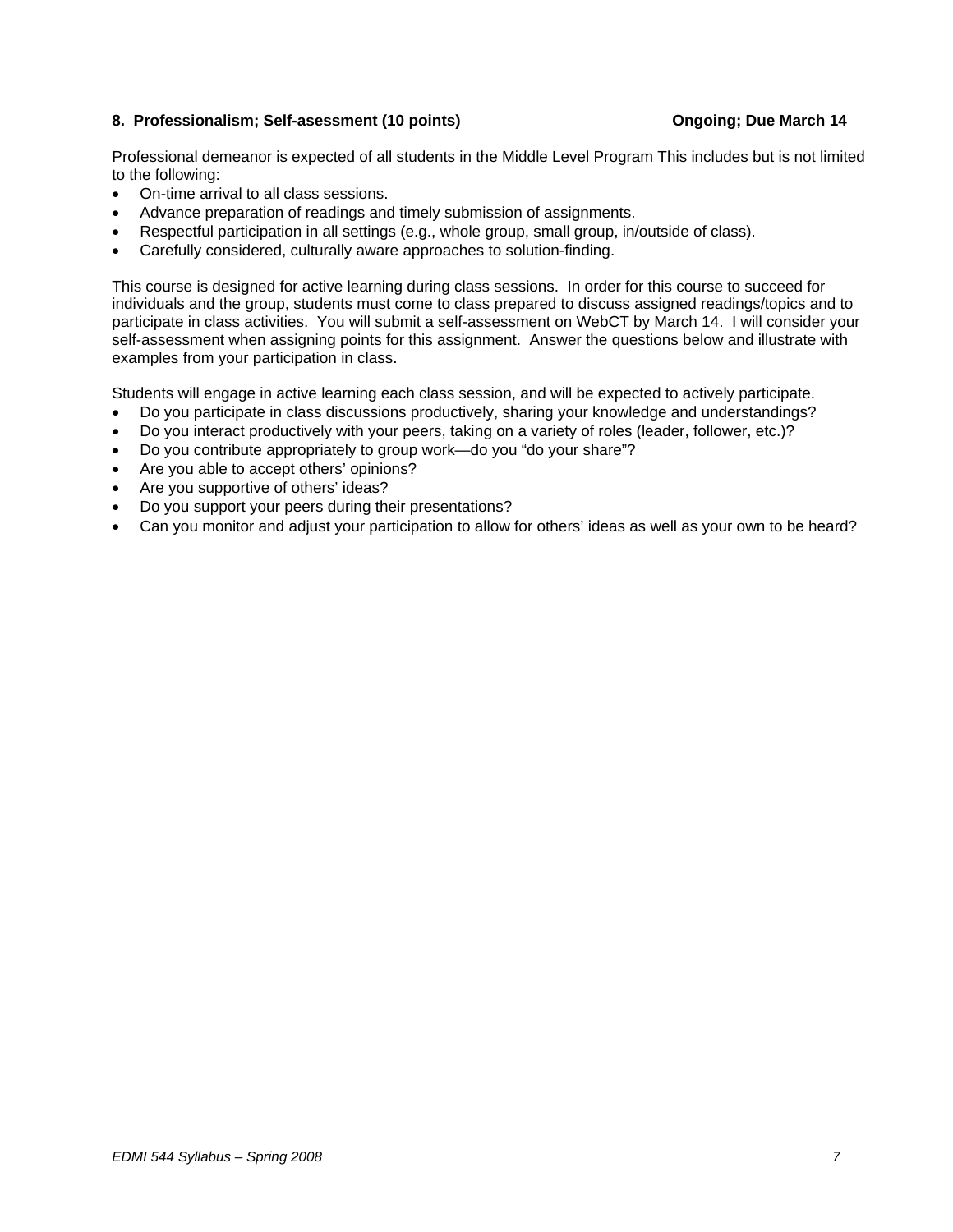# **Schedule as of 1/22/08 Schedule is subject to change at the discretion of the instructor**

| <b>Date</b>       | <b>Topic</b>           | <b>Reading</b>                                                           | <b>Assignment</b>               |
|-------------------|------------------------|--------------------------------------------------------------------------|---------------------------------|
| <b>Jan 22</b>     | What is Social         | Access the syllabus on the COE website                                   |                                 |
| <b>PM</b>         | Studies?               |                                                                          |                                 |
|                   |                        |                                                                          |                                 |
|                   |                        | CA History-Social Science Framework (WebCT site,<br>Class Materials 1-5) |                                 |
|                   |                        |                                                                          |                                 |
| <b>Jan 25</b>     | Unit planning          |                                                                          |                                 |
| PM                |                        |                                                                          |                                 |
|                   |                        |                                                                          |                                 |
| <b>Jan 29</b>     | Social studies         |                                                                          |                                 |
| <b>PM</b>         | internet sites         |                                                                          |                                 |
|                   |                        |                                                                          |                                 |
| Feb 1 AM          | Service Learning       | Service Learning in an Age of Standards (WebCT                           |                                 |
|                   |                        | site, Class Materials 6.5)                                               |                                 |
| and               |                        |                                                                          |                                 |
|                   |                        | http://www.socialstudies.org/positions/servicelearnin                    |                                 |
| Feb 8 PM          |                        | $\underline{g}$                                                          |                                 |
|                   |                        |                                                                          |                                 |
|                   |                        | Rethinking Our Classrooms, section on The Power                          |                                 |
|                   |                        | of Social Action (your choice of readings)                               |                                 |
|                   |                        |                                                                          |                                 |
| Feb 12            | Unit planning          |                                                                          | <b>Community &amp; District</b> |
| <b>PM</b>         | workshop               |                                                                          | <b>Study DUE on WebCT</b>       |
|                   |                        |                                                                          |                                 |
|                   |                        |                                                                          | Bring a rough draft of          |
|                   |                        |                                                                          | everything in process for       |
|                   |                        |                                                                          | your unit plan                  |
|                   |                        |                                                                          |                                 |
| Feb 15            |                        |                                                                          | Bring your immigration book,    |
| <b>PM</b>         | LA/SS integration      |                                                                          |                                 |
| <b>With</b>       |                        |                                                                          | completed                       |
| <b>Bonnie I</b>   |                        |                                                                          |                                 |
|                   |                        |                                                                          |                                 |
| Feb 19            | Internet               |                                                                          | Internet websites DUE on        |
| <b>PM</b>         | presentations          |                                                                          | <b>WebCT</b>                    |
|                   |                        |                                                                          |                                 |
|                   |                        |                                                                          |                                 |
| Feb <sub>21</sub> | <b>Primary Sources</b> | Primary Sources (WebCT site, Class Materials 7,                          |                                 |
| AM                |                        | pages 1-4)                                                               |                                 |
|                   |                        |                                                                          |                                 |
|                   |                        |                                                                          |                                 |
| Feb 26            | Literature in Social   |                                                                          | <b>Literature Connection</b>    |
| PM                | <b>Studies</b>         |                                                                          | assignment DUE on               |
|                   |                        |                                                                          | <b>WebCT</b>                    |
|                   |                        |                                                                          |                                 |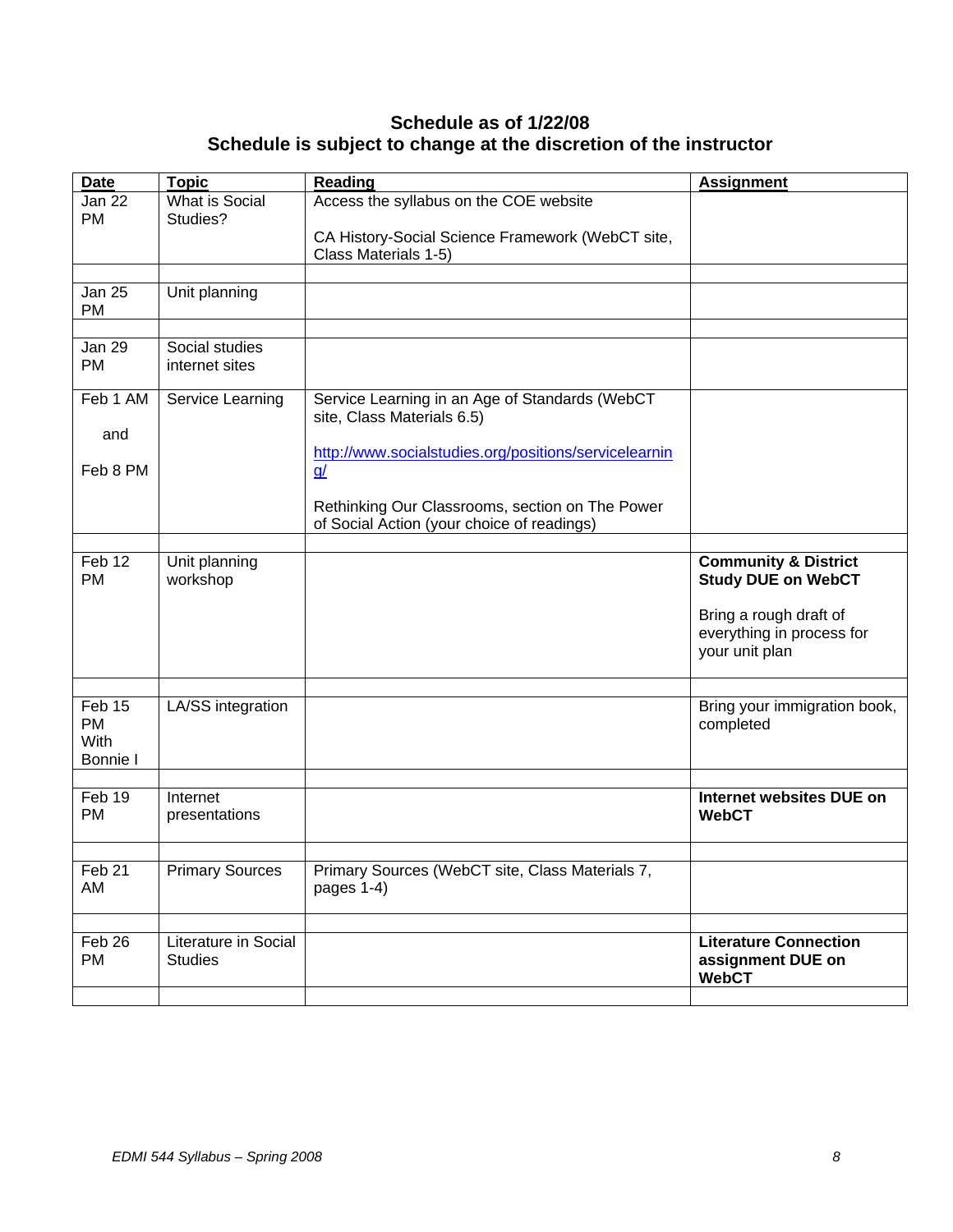| Mar 7<br>AM & PM  | Democratic<br>classroom<br>Politics of Social<br>studies | http://www.socialstudies.org/positions/effectivecitizen<br><u>s/</u><br>http://www.socialstudies.org/positions/character/<br>Rethinking Our Classrooms, section on The Power of<br>the Past (your choice of readings) | <b>TPE 1A (Social Studies)</b><br><b>DUE on TaskStream and</b><br><b>Note on WebCT</b>                                                                               |
|-------------------|----------------------------------------------------------|-----------------------------------------------------------------------------------------------------------------------------------------------------------------------------------------------------------------------|----------------------------------------------------------------------------------------------------------------------------------------------------------------------|
| Mar 11<br>AM & PM | Unit plans                                               | Present your Unit Plans                                                                                                                                                                                               | Unit plans DUE on hard<br>copy in class (includes<br>hard copy of Internet,<br>Literature, Service<br><b>Learning Strand, and</b><br><b>Service Learning Lesson)</b> |
| Mar 14            |                                                          |                                                                                                                                                                                                                       | TPE 11 DUE on<br><b>TaskStream and Note on</b><br>WebCT<br><b>Participation Self-</b><br>assessment DUE on<br><b>WebCT</b>                                           |